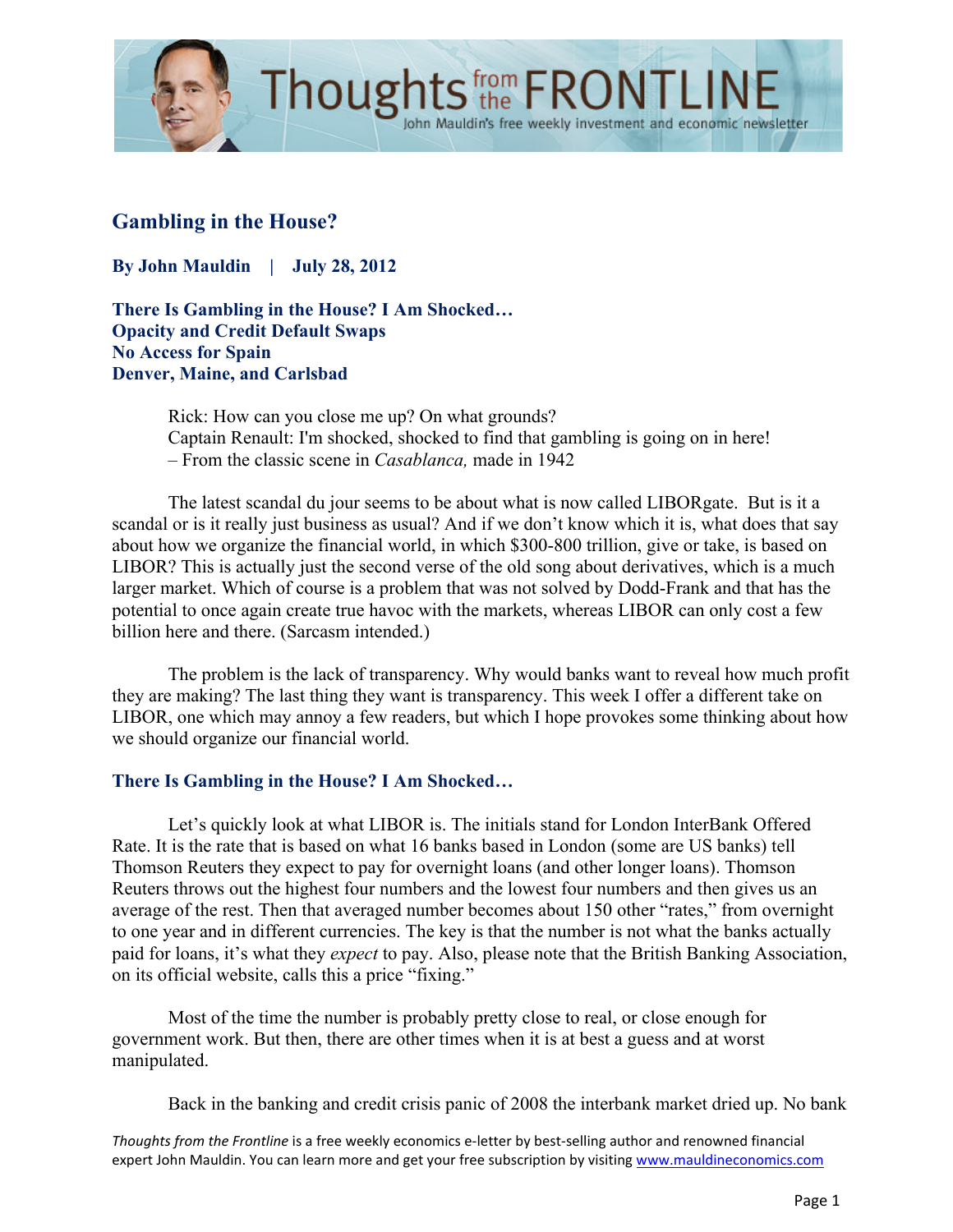was loaning other banks any money at any price. Thus there was clearly no way for the LIBOR number to be anything *but* fictitious. Anyone who was not aware of this was simply not paying attention.

The regulators certainly knew on both sides of the Atlantic. All along there were clear records, we now learn, that bankers were telling the FSA (the Financial Services Authority) that they had problems. Regulators were worried about what was happening but were pointing out that there was a large hole in the ship that was already admitting water, and they didn't want to make it any bigger. Timothy Geithner, then President of the New York Federal Reserve Bank (and now Secretary of the Treasury) wrote a rather pointed letter to the FSA, suggesting the need for better practices.

Some banks reported lower rates, to make it appear they were better off than they were (since no one was actually lending to them), and others might have given higher rates, for other reasons. Remember, this was a British Banking Association number. Whether you personally won or lost money on the probably wrong price information depends on whether you were lending or borrowing and whether you really wanted the entire market to appear worse than it already was.

This was the equivalent of an open-book test where you got to grade your own paper. And we are supposed to be shocked that there might have been a few bad "expectations" here and there by bankers acting in their own self-interest, with the knowledge of the regulators? The more amazing proposition would be that in a time of crisis the number had any close bearing on reality to begin with. Call me skeptical, but I fail to see how we should be surprised.

The larger question that really needs to be asked is how in the name of all that is holy did we get to a place where we base hundreds of trillions of dollars of transactions worldwide on a number whose provenance is not clearly transparent. Yes, I get that the methodology of the creation of the number *after* the banks call in their "expectations" is clear, but the process of getting to that number was evidently not well understood and looks to be even muddier than my rather cynical previous understanding of it.

It now seems that there will be a feeding frenzy as politicians and regulators hammer the various banks for improper practices. And they are pretty easy targets: there is just no way you can explain this that does not sound bad.

You're a big banker. The world is falling down before your eyes. No one trusts anyone. If you put out a bad number (whatever "bad" means in a time of sheer utter blind panic) the markets will kill you even more than they already are and you could lose your job. You have got to come up with a number in ten minutes.

"Hey, Nigel, what do you think we should tell Tommie [Thomson Reuters]?"

"I don't know, Winthorpe, maybe Mortimer has an idea; let's ask him."

Simply fining a few bankers is not going to fix the larger problem: the lack of transparency for arguably the most important number in financial markets. A very clear methodology needs to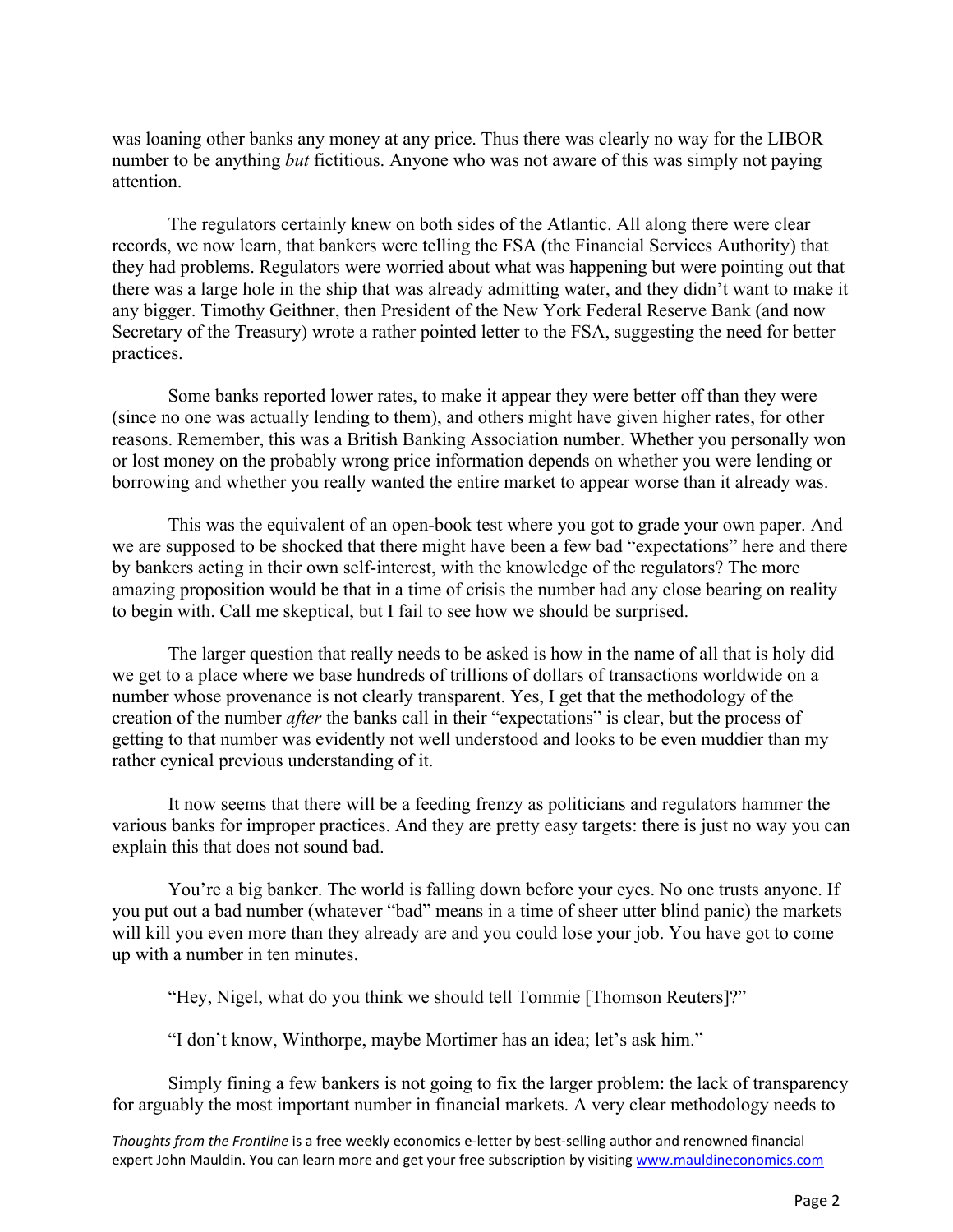be developed, along with guidelines for what to do in times of crisis when the interbank market is frozen and there really is no number. Having no number might be worse than having a number that is a guess. But having a number that can be fudged by banks for their benefit is also clearly not in the public's interest.

The point of the rule of law is that it is supposed to level the playing field. But the rule of law means having a very transparent process with very clear rules and guidelines and penalties for breaking the rules.

I had dinner with Dr. Woody Brock this evening in Rockport. We were discussing this issue and he mentioned that he had done a study based on analysis by an institution that looks at all sorts of "fuzzy" data, like how easy it is to start a business in a country, corporate taxes and business structures, levels of free trade and free markets, and the legal system. It turned out that the trait that was most positively correlated with GDP growth was strength of the rule of law. It is also one of the major factors that Niall Ferguson cites in his book *Civilization* as a reason for the ascendency of the West in the last 500 years, and a factor that helps explain why China is rising again as it emerges from chaos.

One of the very real problems we face is the growing feeling that the system is rigged against regular people in favor of "the bankers" or the 1%. And if we are honest with ourselves, we have to admit there is reason for that feeling. Things like LIBOR are structured with a very real potential for manipulation. When the facts come out, there is just one more reason not to trust the system. And if there is no trust, there is no system.

### **Opacity and Credit Default Swaps**

Which brings me to my next point. We just went through a crisis where derivatives were a major part of the problem, and specifically the counterparty risk of over-the counter (OTC) derivatives.

Taxpayers had to back-stop derivatives sold by banks (and specifically AIG) that were clearly undercapitalized. That cost tens of billions. Yet the commissions and bonuses paid for selling those bad derivatives went on being paid. Congress held hearings and expressed outrage, but in the end Dodd-Frank sold out.

"Efforts to create an exchange-traded futures contract tied to credit-default swaps haven't yet gained traction after 18 months of talks, but banks dealing in the private multitrillion-dollar market for credit derivatives believe such contracts will eventually appear for a simple reason: They should attract new players.

"Credit-default swaps function like insurance for bonds and loans. Investors use them to hedge or speculate against changes in a borrower's creditworthiness. If a borrower defaults, sellers of the protection compensate buyers.

"The swaps – traded over the phone or on-screen, with prices known only to trading partners – are the domain of asset managers and hedge funds with the sophistication and financial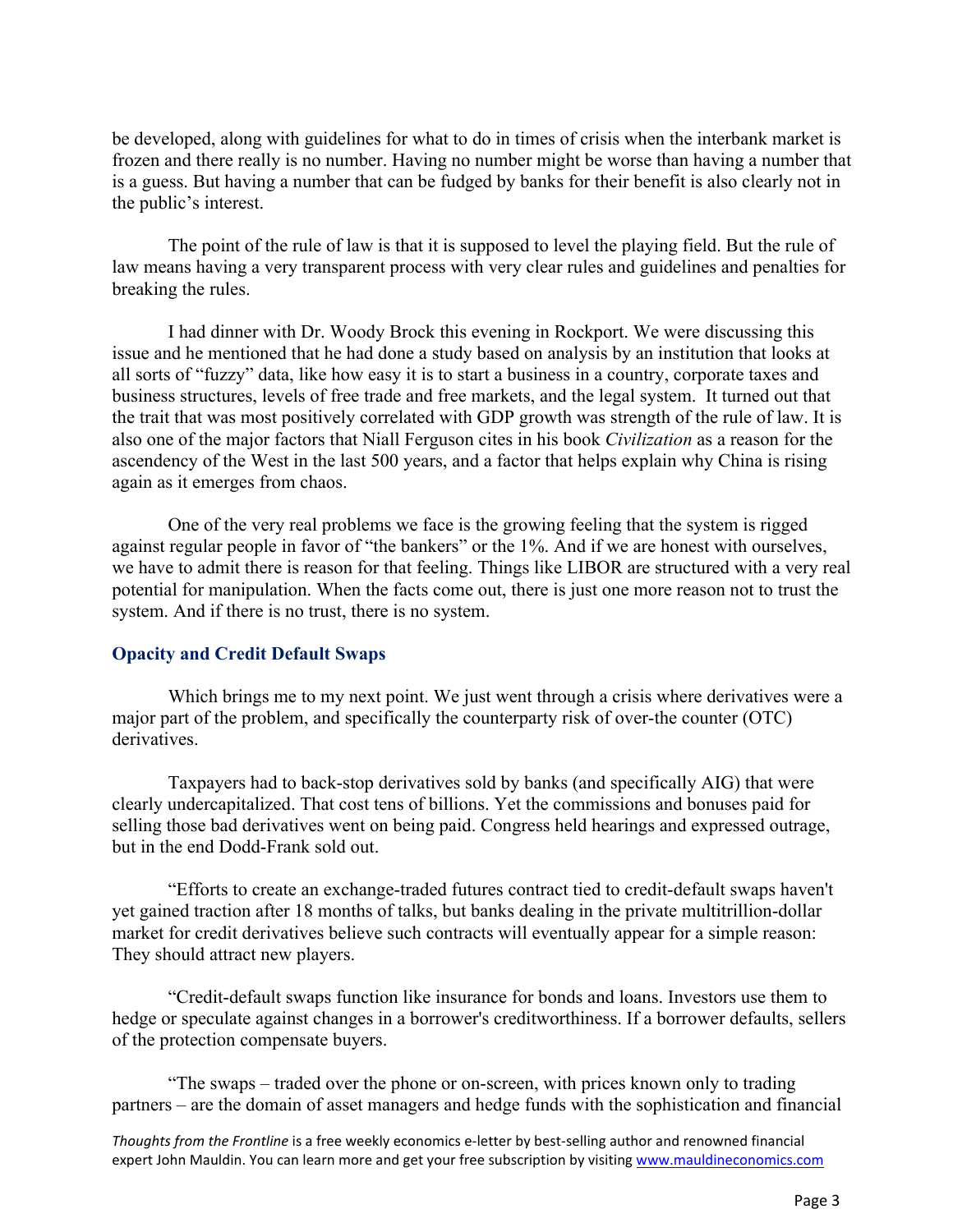wherewithal to take on complex risks.

"Futures, by contrast, are more routine instruments used by institutions and individual or "retail" investors. Futures prices are displayed publicly on exchanges, and customers can trade them directly with other customers – unlike in the swaps market, where a dealer is on one side of every trade.

"Dealers have long been fiercely protective of keeping the status quo in credit-default swaps or 'CDS' because they have booked fat profits from customers not being able to see where other customers are trading." (Market Watch)

And that is the issue. Bankers do not want transparency, because it will seriously cut into their profits. And while I like everyone to make a profit, the implicit partner in every trade is the taxpayer and, last time I looked, we do not get a piece of that trade. Derivatives traded on an exchange were not part of the problem during the last credit crisis; OTC derivatives were.

An exchange makes it very clear where the counterparty risk is and what the price mechanism is. It creates a transparent rule of law and places the risk on the backs of those buying and selling derivatives and not on the taxpayer. Exchange-traded derivatives do not pose a potential threat to the economies of the world, while we don't know the extent of the threat posed by OTC trades. JPMorgan has lost around \$6 billion on the trading of their "London Whale." If Jamie Dimon and the JPM board couldn't guarantee reasonable corporate governance, then why should we assume that in another crisis we won't find another AIG?

Dodd-Frank needs to be repealed and replaced. The last time, the process was too clearly in the hands of those being regulated and has contributed to their profits. Enough already.

Credit default swaps and any other derivative large enough to put the system at risk must be moved to an exchange, to make clear the counterparty risks.

### **No Access for Spain**

Let me close the letter by noting that Spain has clearly lost access to the bond market, absent intervention by the rest of Europe and more specifically the ECB. Spanish 10-year rates jumped over 7.5%. Then Super Mario Draghi said that the ECB would do whatever it takes to defend the euro, and the market rebounded. Why this was news is not clear, but sometimes the market just needs some hand holding.

Now the ECB is going to be forced to follow through or face a rather violent market correction downward. It will be interesting to see how long the markets will exhibit patience without a clear program from the ECB, while Germany would of course prefer that nothing is done until after its Constitutional Court ruling on September 2.

We are getting closer to the moment when European leaders will be forced to act. Spain is going to need a bailout and not just of its banks. Germany and the other northern-tier nations have not yet agreed on a path.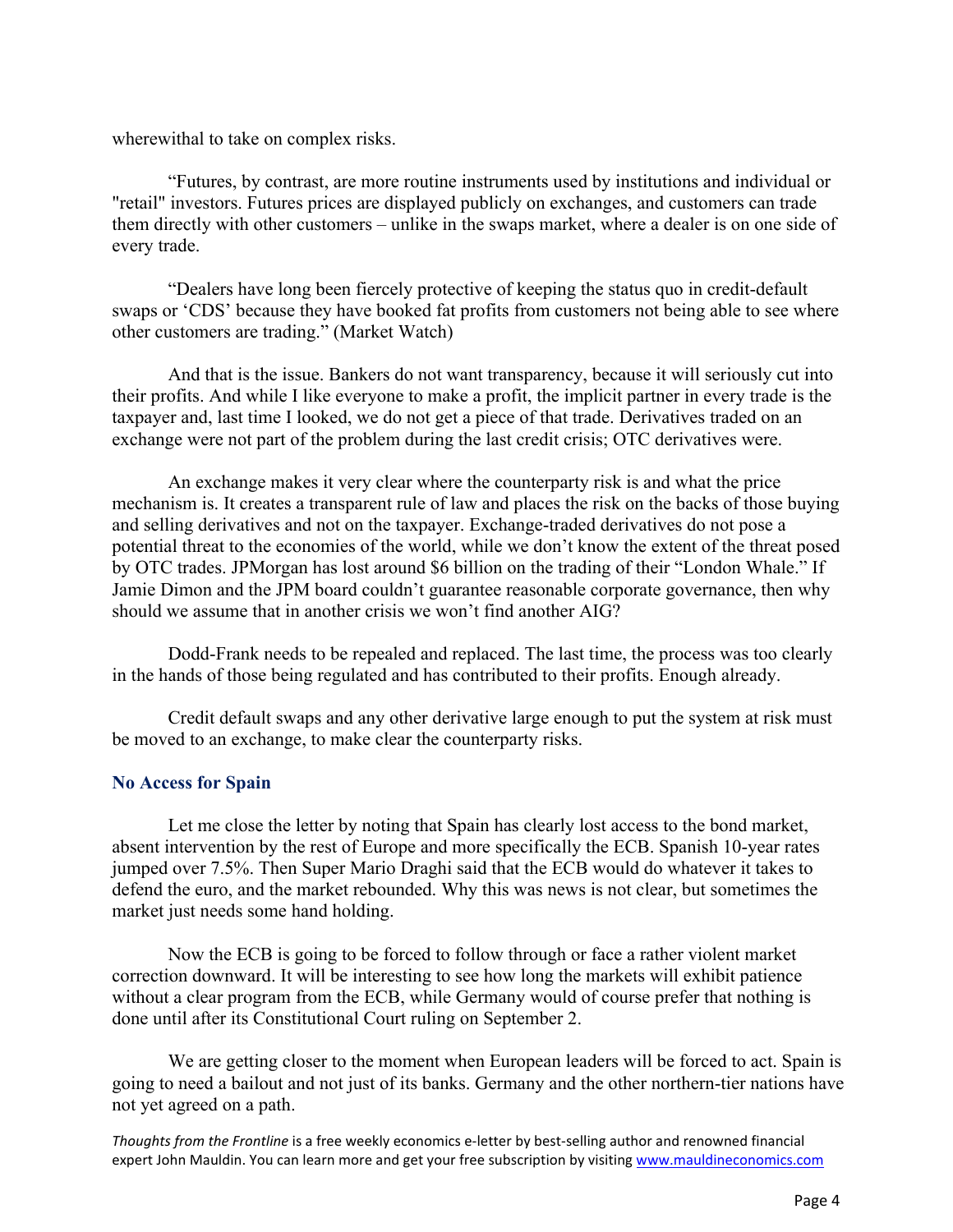We will delve further into Europe over the next few weeks. The situation is getting increasingly problematic. There is no plan, and the eurozone lurches from crisis to crisis. One country after another is falling into recession and then depression. Austerity without default (or monetization, default's cousin) produces misery.

I think France is likely to be downgraded within a few months, putting Germany, the Netherlands, and Finland in a very difficult position. Will they put their own balance sheets and ratings at risk? Because that is what will be needed if the eurozone is to hang together. Stay tuned.

#### **Denver, Maine, and Carlsbad**

I am in Gloucester, Massachusetts tonight, spending the night in the museum that my economist friend Woody Brock calls his summer home, which is almost hidden at the end of a dirt road and surrounded by trees and enormous granite rocks. The grounds of the estate are an old granite quarry, itself a work of art, with massive, gorgeous works in stone intermingled among the trees and magnificently lit up at night. The quarry lakes are crystal clear, and the reflections of the trees, stone, and profuse flowers blend together like something out of an epic fantasy. It almost makes me want to grow up and become an economist, if they live like this.

Gloucester is an old fishing town and where the movie *The Perfect Storm* was based. Woody drove me around and showed me the home where he grew up, and where his sister and her husband still live. The town is an interesting contrast to Newport, where the really rich from New York built huge mansions and sailed their yachts. The summer homes of Gloucester are wonderful, fitted into the land and, for the most part, with a real family feel to them.

I was in Newport for the past week for a symposium on behalf of the Department of Defense. The Net Assessment Office brought together the most eclectic, diverse group of people I have ever been associated with to develop some alternative scenarios for the purpose of thinking about what might be needed in the future. My mind is still reeling. I am processing what I learned and will write about it at some point.

Interestingly, for me, some past worries about potential problem areas were laid to rest and other areas became of more concern. Five straight days of early mornings and late nights have me a little tired – thus the short letter tonight.

I head back to Dallas tomorrow and then back out on Monday afternoon for Denver, to be with my Altegris Investments partners at *Financial Advisor* magazine's *Innovative Alternative* Strategies *Conference*. I'll then fly back Tuesday evening, only to turn around and fly to New York and then on to Maine with my son Trey, for the annual "Shadow Fed" fishing trip run by David Kotok. There will be so many good friends there again. I think this will be the sixth year Trey and I have gone. David Rosenberg will be there, as will Barry Ritholtz *(The Big Picture),* Martin Barnes, John Silvia (chief economist at Wells) and the usual Fed types. Quite the cast of characters. Bloomberg TV (Mike McKee) will be there, and I am scheduled for an early hit with Tom Keene and perhaps a comment or two on the employment number on Friday morning.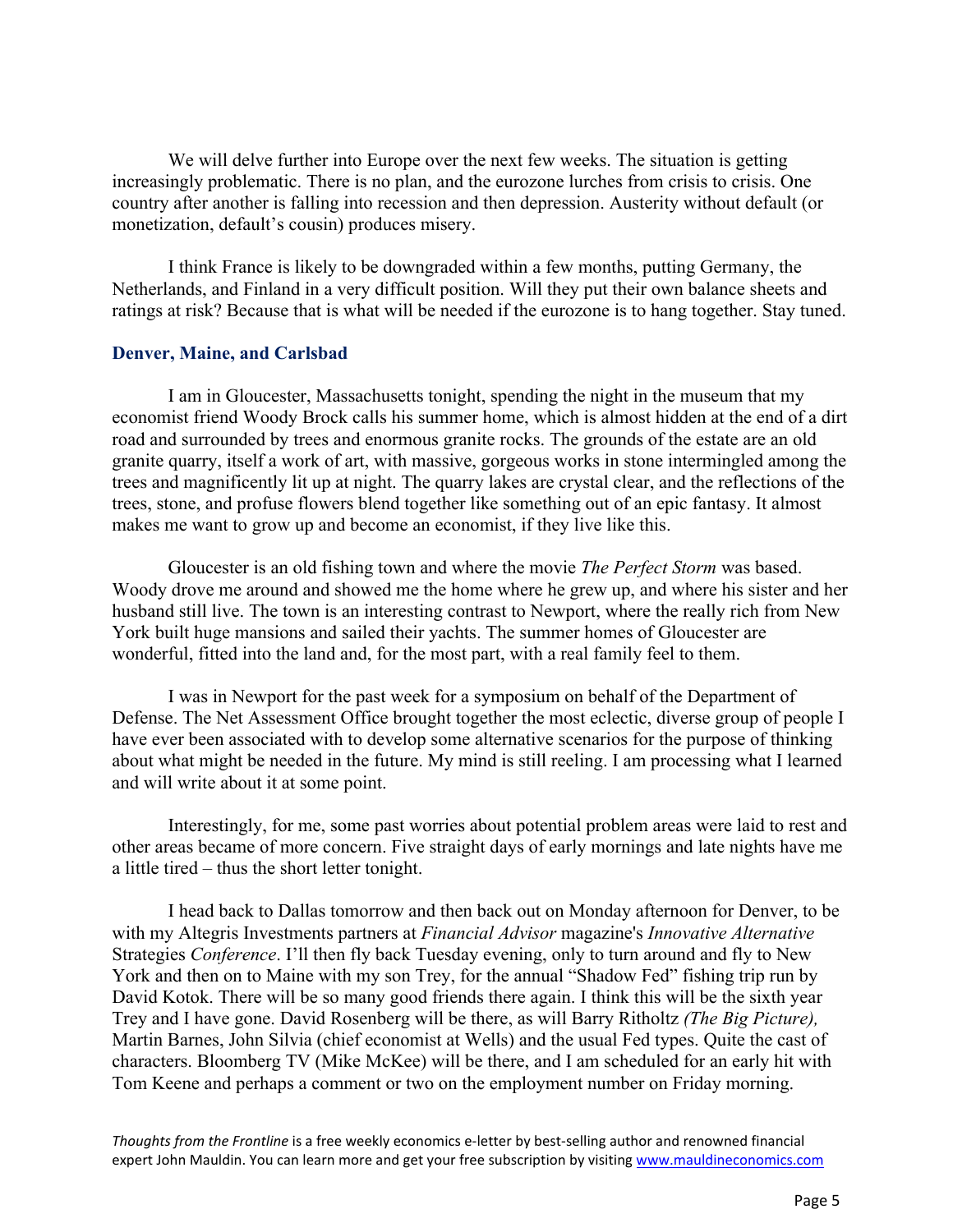Then I am home for a few weeks, before heading out to Carlsbad, California, to be at an important Casey Research conference called Navigating the Politicized Economy. It has quite the speaker line-up and would be a great way to kick off your fall thought process. You can learn more at http://www.caseyresearch.com/V-2012-fall-summit.

It's time again to hit the send button. Have a great week. And having thought of *Trading Places* tonight (maybe my favorite movie), I think I will go buy the DVD and watch it one more time!

Your "feeling good, Louis" analyst,

John Mauldin

## **Share Your Thoughts on This Article**

**Post a Comment** 

Send to a Friend | Print Article | View as PDF | Permissions/Reprints | Previous Article

*Thoughts From the Frontline* is a free weekly economic e-letter by best-selling author and renowned financial expert, John Mauldin. You can learn more and get your free subscription by visiting http://www.mauldineconomics.com.

Please write to subscribers@mauldineconomics.com to inform us of any reproductions, including when and where copy will be reproduced. You must keep the letter intact, from introduction to disclaimers. If you would like to quote brief portions only, please reference http://www.mauldineconomics.com.

To subscribe to John Mauldin's e-letter, please click here: http://www.mauldineconomics.com/subscribe/

To change your email address, please click here: http://www.mauldineconomics.com/change-address

If you would ALSO like changes applied to the Mauldin Circle e-letter, please include your old and new email address along with a note requesting the change for both e-letters and send your request to compliance@2000wave.com.

To unsubscribe, please refer to the bottom of the email.

*Thoughts From the Frontline* and JohnMauldin.com is not an offering for any investment. It represents only the opinions of John Mauldin and those that he interviews. Any views expressed are provided for information purposes only and should not be construed in any way as an offer, an endorsement, or inducement to invest and is not in any way a testimony of, or associated with, Mauldin's other firms. John Mauldin is the Chairman of Mauldin Economics, LLC. He also is the President of Millennium Wave Advisors, LLC (MWA) which is an investment advisory firm registered with multiple states, President and registered representative of Millennium Wave Securities, LLC, (MWS) member FINRA, SIPC. MWS is also a Commodity Pool Operator (CPO) and a Commodity Trading Advisor (CTA) registered with the CFTC, as well as an Introducing Broker (IB) and NFA Member. Millennium Wave Investments is a dba of MWA LLC and MWS LLC. This message may contain information that is confidential or privileged and is intended only for the individual or entity named above and does not constitute an offer for or advice about any alternative investment product. Such advice can only be made when accompanied by a prospectus or similar offering document. Past performance is not indicative of future performance. Please make sure to review important